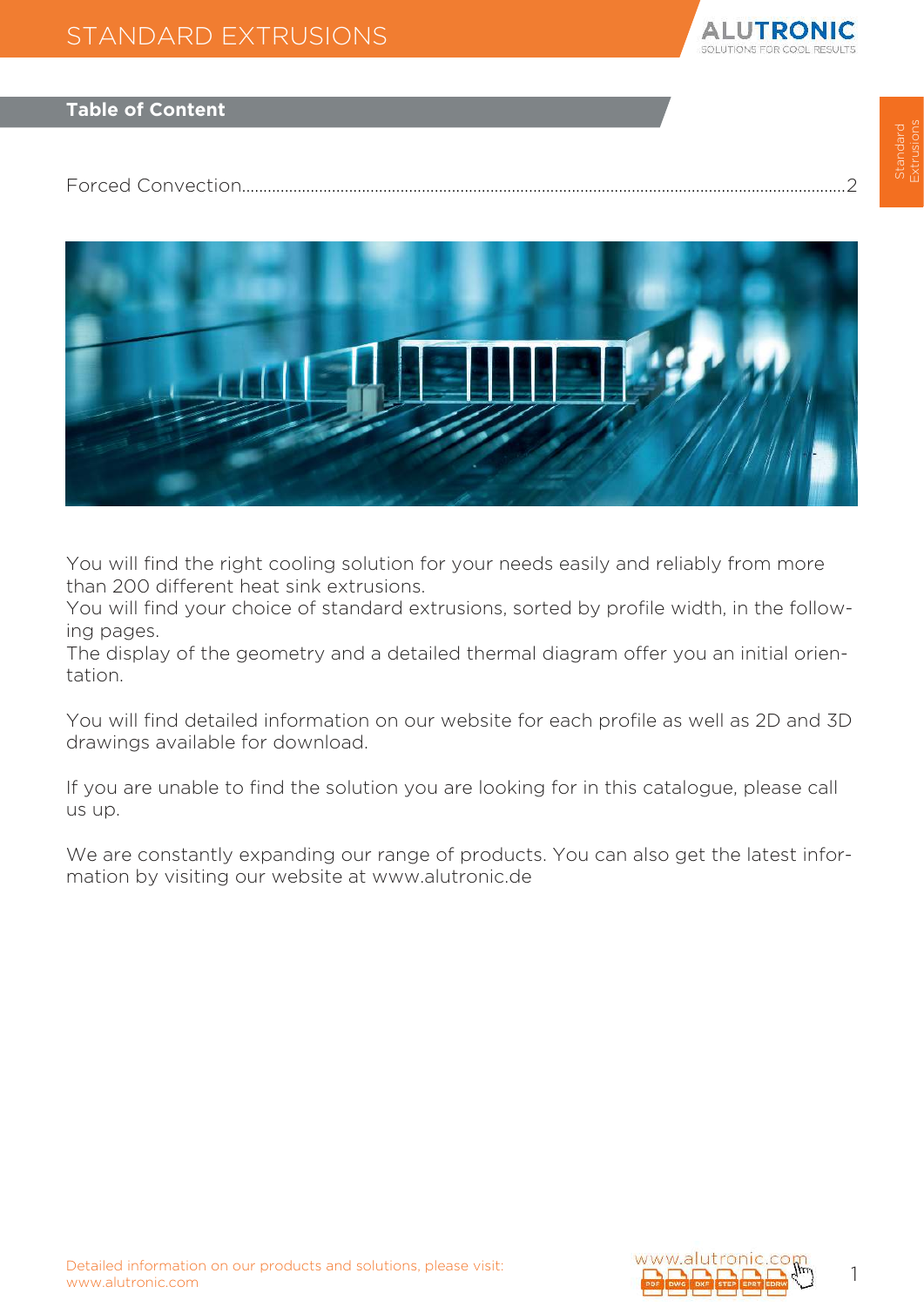### <span id="page-1-0"></span>Forced Convection



## $75$  $\mathcal{I}$  $12,5$  $\frac{1}{2}$  $62$



**ALUTRONIC** SOLUTIONS FOR COOL RESULTS







**PR 367**







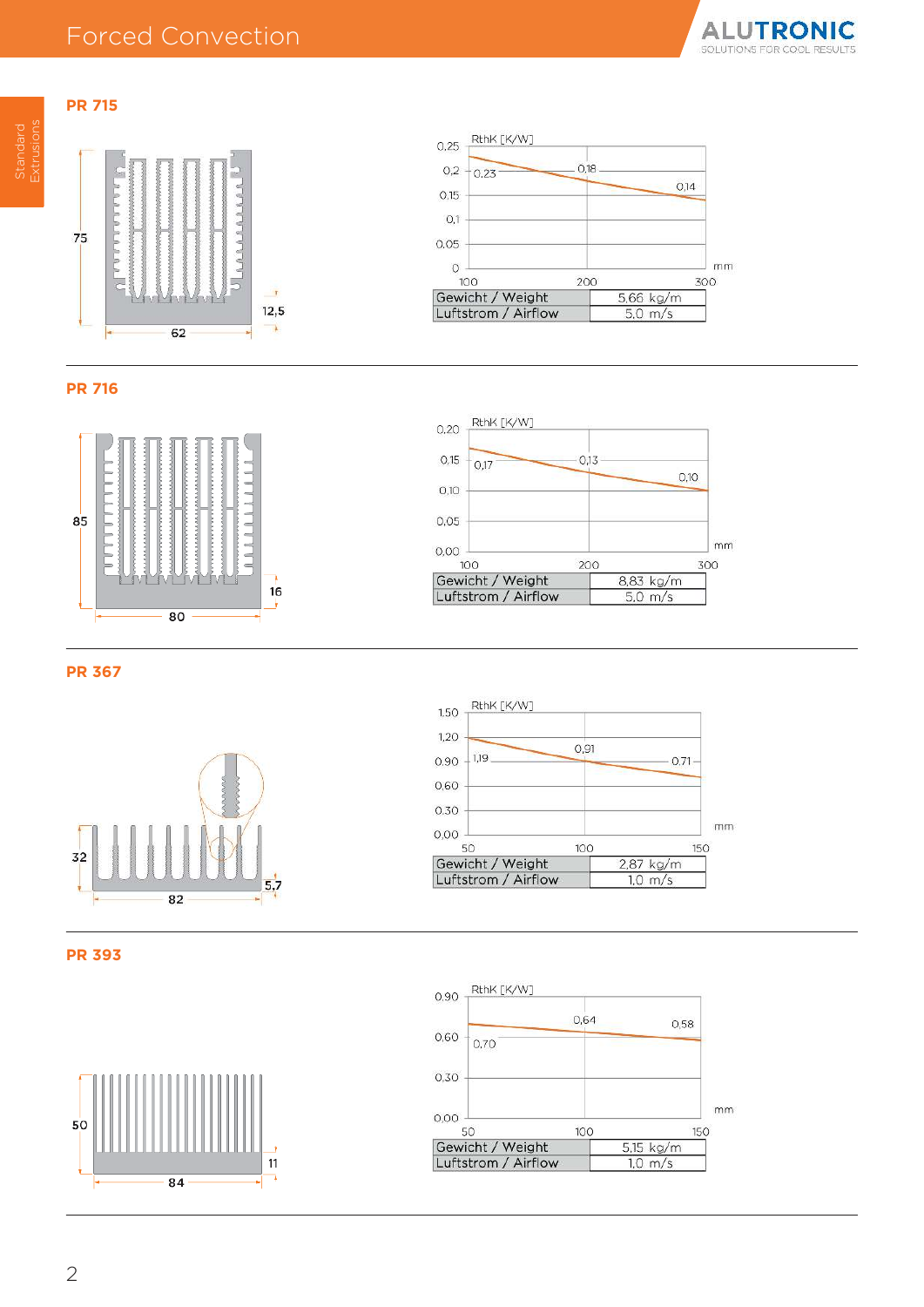#### **PR 399**











**PR 718**









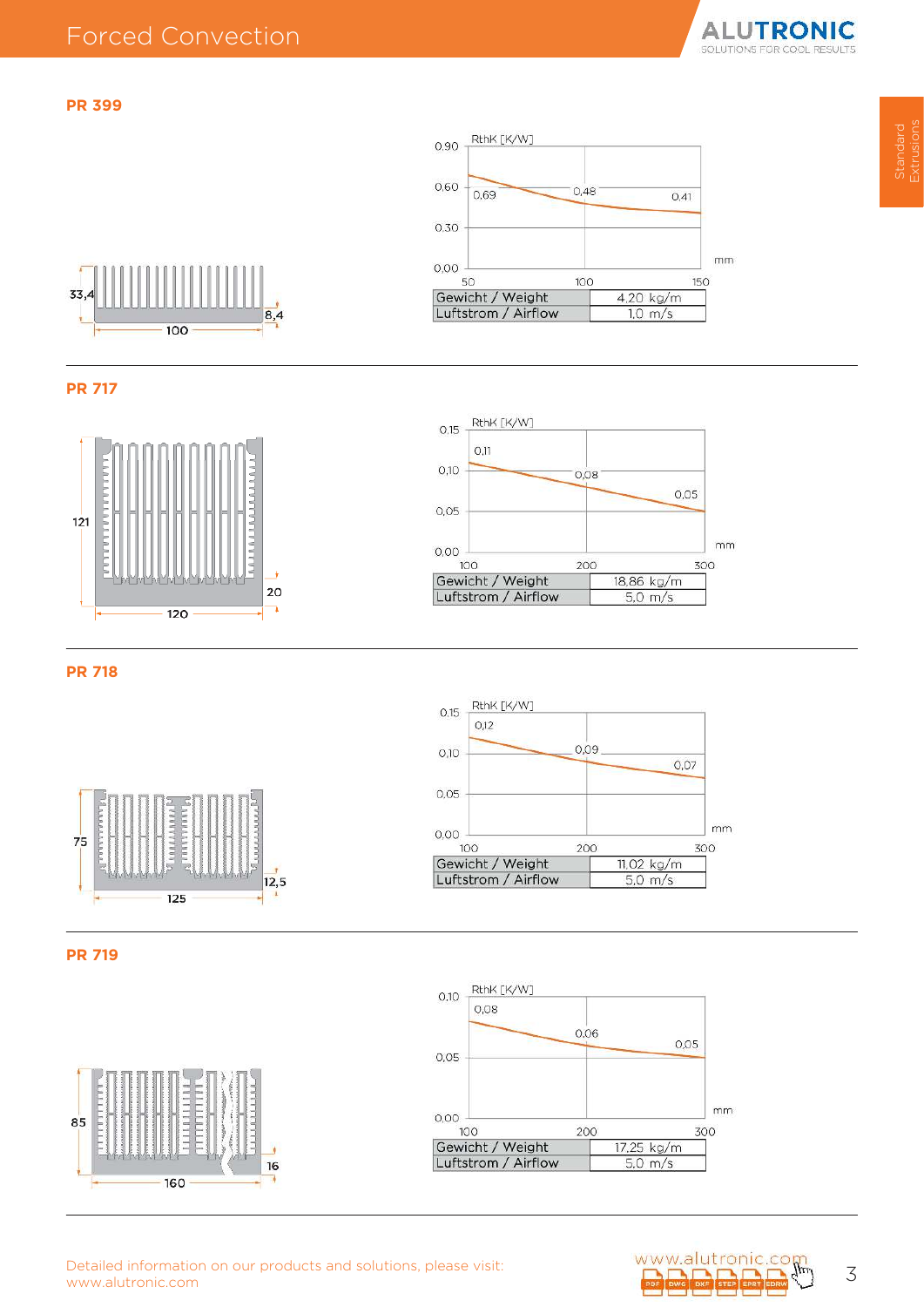

#### **PR 395**





**PR 370**





**PR 327**







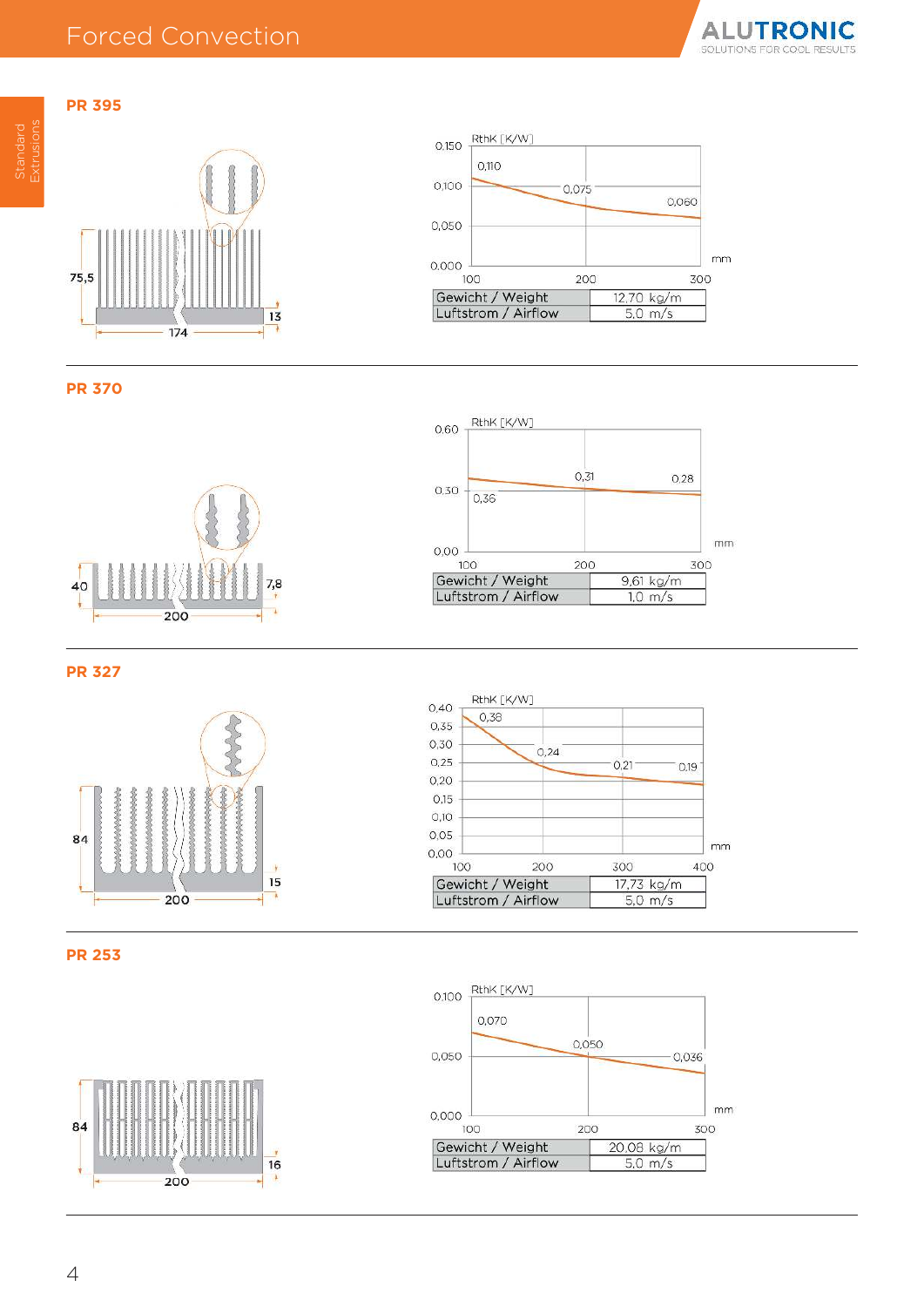Extrusions

#### **PR 149**





**PR 720**





**PR 252**





**PR 186**





Detailed information on our products and solutions, please visit:<br>www.alutronic.com **5 (1)** 5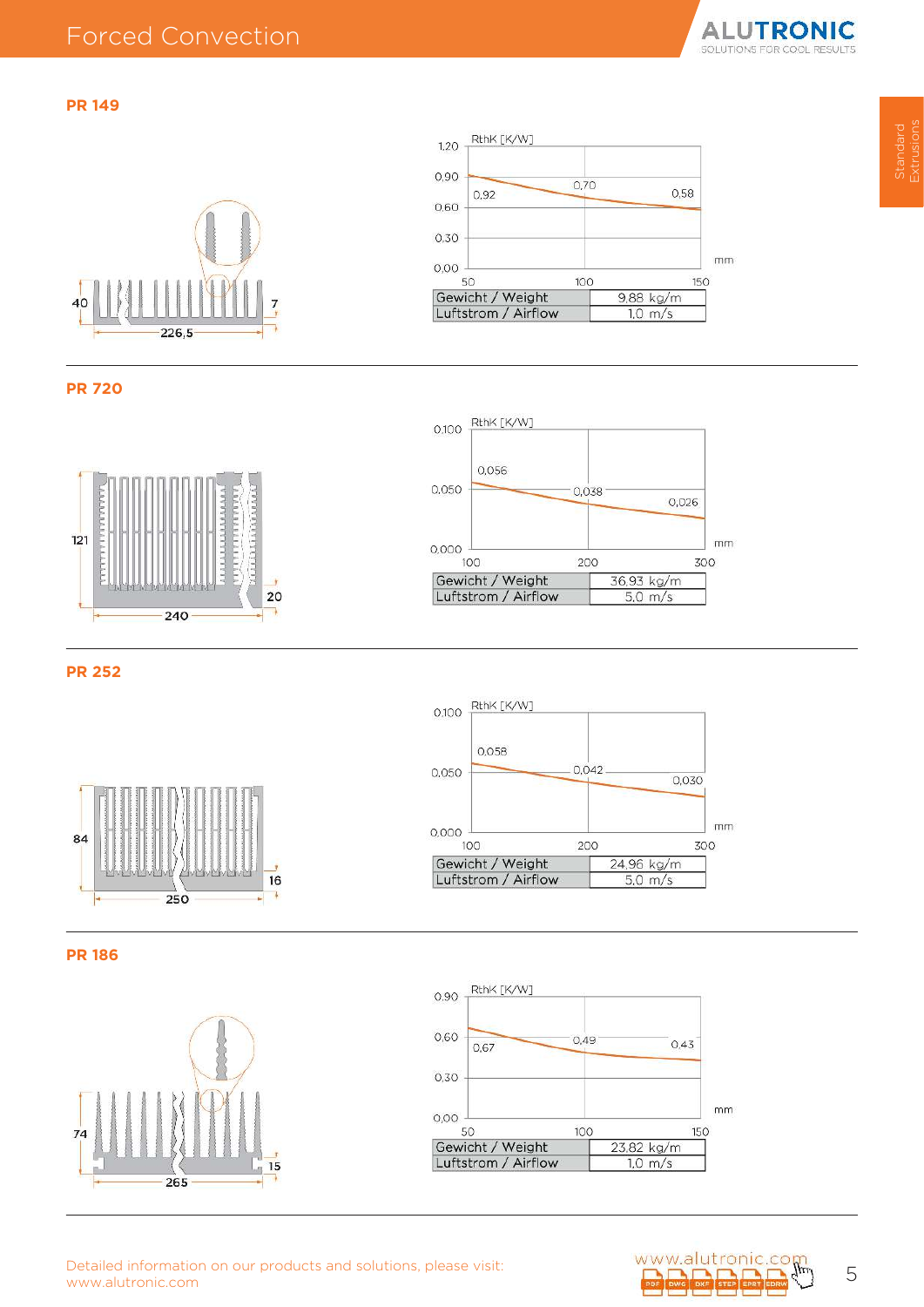# **PR 368** Extrusions





**ALUTRONIC** 

SOLUTIONS F



**PR 254**







84

**PR 255**